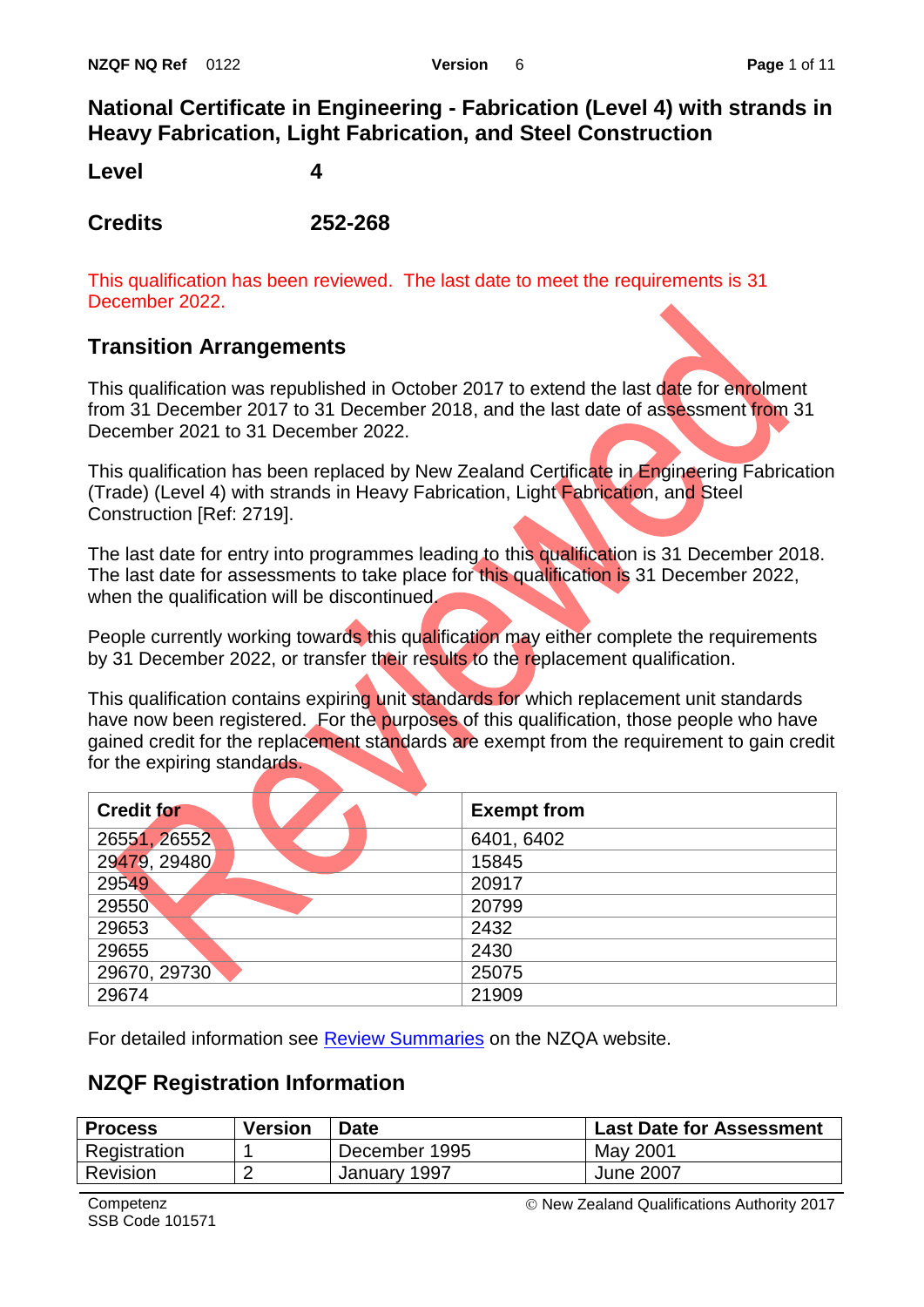| <b>Process</b> | <b>Version</b> | <b>Date</b>      | <b>Last Date for Assessment</b> |
|----------------|----------------|------------------|---------------------------------|
| <b>Review</b>  | 3              | May 2001         | December 2014                   |
| Revision       | 4              | January 2004     | December 2014                   |
| <b>Review</b>  | 5              | September 2009   | December 2022                   |
| <b>Review</b>  | 6              | <b>July 2015</b> | December 2022                   |
| Republication  | 6              | May 2016         | December 2022                   |
| Republication  | 6              | October 2017     | December 2022                   |

# **Standard Setting Body**

**Competenz** PO Box 9005 Newmarket Auckland 1149

Telephone 0800 526 1800<br>Email qualifications@ Email [qualifications@competenz.org.nz](mailto:qualifications@competenz.org.nz)<br>Website www.competenz.org.nz [www.competenz.org.nz](http://www.competenz.org.nz/)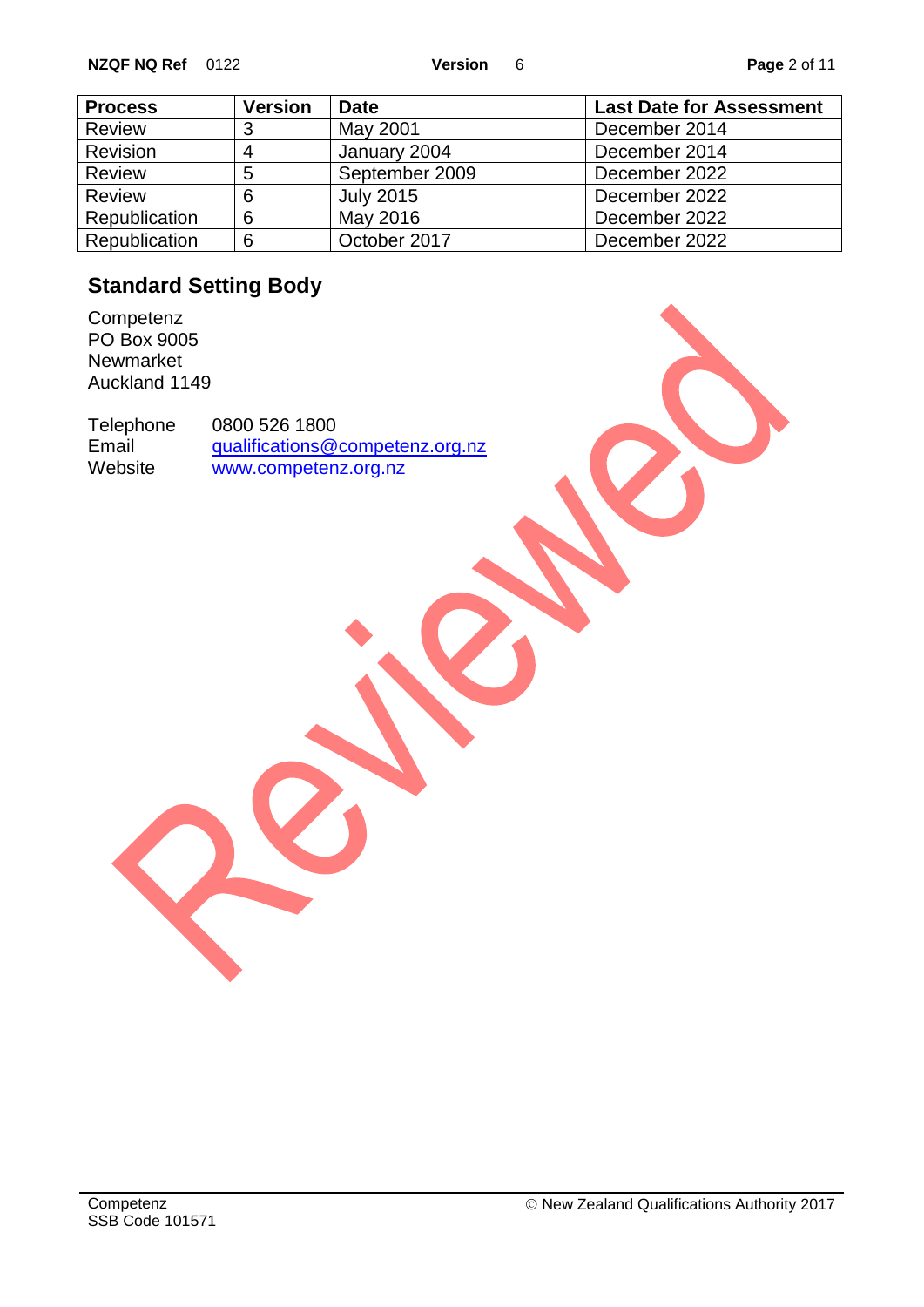## **National Certificate in Engineering - Fabrication (Level 4) with strands in Heavy Fabrication, Light Fabrication, and Steel Construction**

**Level 4**

**Credits 252 or 268**

## **Purpose**

The National Certificate in Engineering - Fabrication (Level 4) with strands in Heavy Fabrication, Light Fabrication, and Steel Construction is a trade qualification for people in the fabrication industries. It combines a broad, common foundation of engineering and fabrication skills with more specialised skills and knowledge in the form of strands to suit the nature of the particular trade or enterprise the individual is engaged in. It is intended to provide training for people in trades traditionally referred to as fabricators, sheet metal workers, boiler makers, steel construction, and fitter-welders.

The core compulsory section includes standards on first aid, occupational health and safety, measurement, tools, materials and metals, engineering sketching and drawing, trade calculations, welding processes, fitting, assembly, scaffolding, basic fabrication operations, forces and stresses, pressure vessels, pattern development, computer numerical control, and job costing.

The core elective section includes standards from the Welding and Metal Surface Finishing domains at levels 3 and 4.

The strands cover trade practice and practical assessments relevant to each strand.

The Heavy Fabrication strand is intended for fabricators working with heavier gauge plate, sections, and pipes, to produce a wide variety of products including pressure vessels.

The Light Fabrication strand is for fabricators working with sheet metals and lighter gauge plate, sections, and pipes to produce a large variety of metal products.

The Steel Construction strand shares standards in common with the Heavy Fabrication strand, but is specifically for fabricators who manufacture and install structural steel components for building and civil engineering projects.

Those who have achieved this qualification may wish to continue training for the following higher qualifications:

- National Certificate in Engineering Fabrication (Level 5) with strands in Heavy Fabrication, Light Fabrication, and Welding [Ref: 0681].
- National Diploma in Engineering (Level 6) with strands in Mechanical Engineering, Production Engineering, and Mechanical Services, and with an optional strand in Practical Endorsement [Ref: 0534].

# **Special Notes**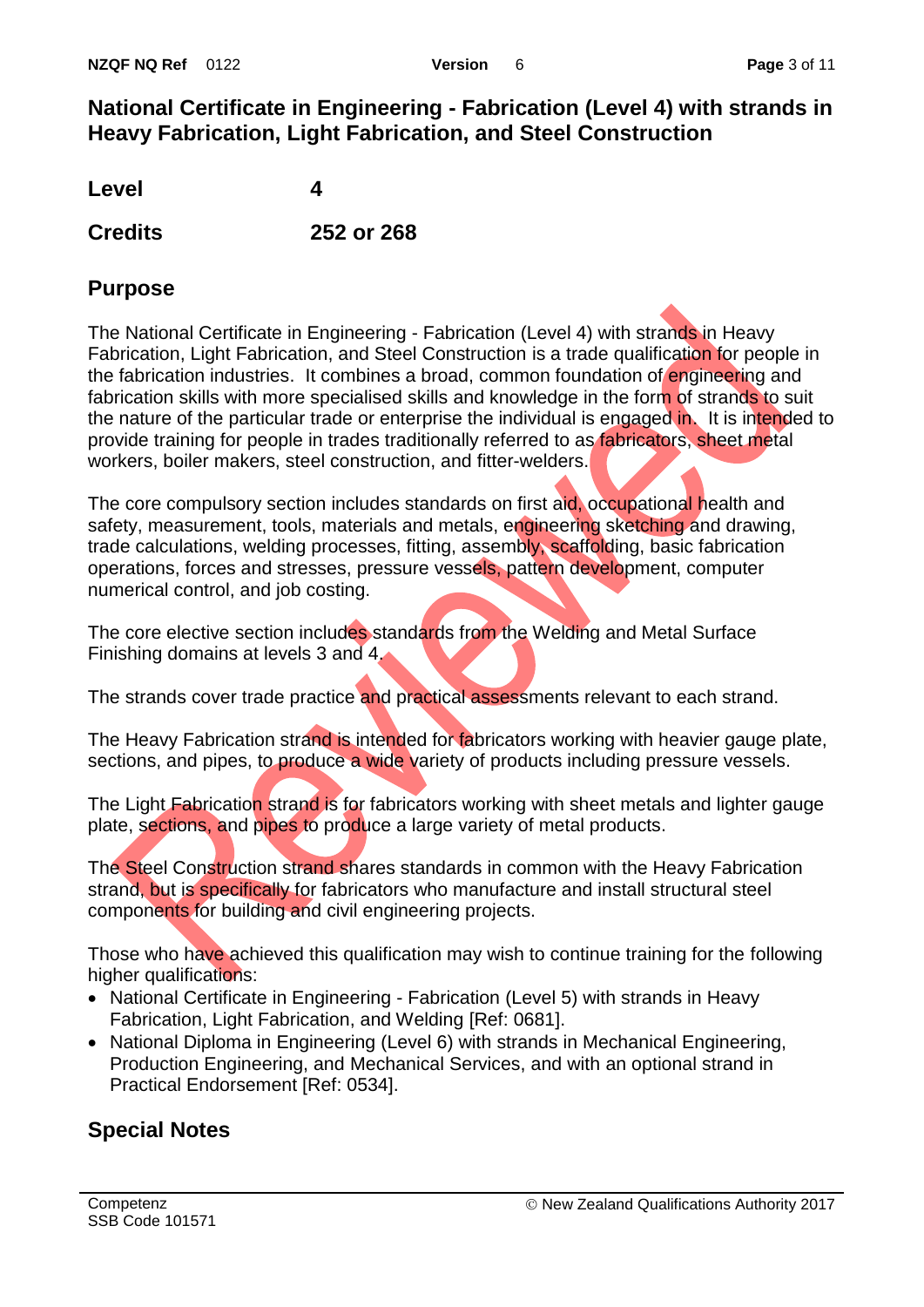This qualification incorporates the standards of the National Certificate in Mechanical Engineering (Level 2*)* [Ref: 1220]. People who have achieved that qualification with Unit 25075, *Perform basic fabrication operations under supervision*, will already have 62 credits towards this qualification. People who have achieved that qualification with Unit 21906, *Perform basic mechanical engineering machining operations under supervision*, will already have 50 credits towards this qualification.

## **Credit Range**

|                             | <b>Core Compulsory</b> | <b>Core Elective A</b> | <b>Core Elective B</b> |
|-----------------------------|------------------------|------------------------|------------------------|
| Level 1 credits             |                        |                        |                        |
| Level 2 credits             | 70                     |                        |                        |
| Level 3 credits             | 36                     | 12                     | $0 - 15$               |
| Level 4 or above credits 25 |                        |                        | $10 - 25$              |
| Minimum totals              | 139                    | 12                     | 25                     |

|                          | <b>Heavy Fabrication</b> | <b>Steel Construction</b><br><b>Light Fabrication</b> |               |
|--------------------------|--------------------------|-------------------------------------------------------|---------------|
|                          | <b>Strand</b>            | <b>Strand</b>                                         | <b>Strand</b> |
| Level 3 credits          | 10                       | 10                                                    | 10            |
| Level 4 credits          | 82                       | 82                                                    | 66            |
| Minimum totals           | 92                       | 92                                                    |               |
| Qualification total with | 268                      | 268                                                   | 252           |
| strand                   |                          |                                                       |               |

# **Requirements for Award of Qualification**

#### **Award of NQF Qualifications**

Credit gained for a standard may be used only once to meet the requirements of this qualification.

Unit standards and achievement standards that are equivalent in outcome are mutually exclusive for the purpose of award. The table of mutually exclusive standards is provided in section 7 of the New Zealand Qualifications Authority (NZQA) Rules and Procedures publications available at [http://www.nzqa.govt.nz/ncea/acrp/index.html.](http://www.nzqa.govt.nz/ncea/acrp/index.html)

Reviewed standards that continue to recognise the same overall outcome are registered as new versions and retain their identification number (ID). Any version of a standard with the same ID may be used to meet qualification requirements that list the ID and/or that specify the past or current classification of the standard.

# **Summary of Requirements**

- Core Compulsory standards
- Core Elective as specified

One of the following strands is required

- Heavy Fabrication Strand
- Light Fabrication Strand
- Steel Construction Strand

# **Detailed Requirements**

### **Core Compulsory**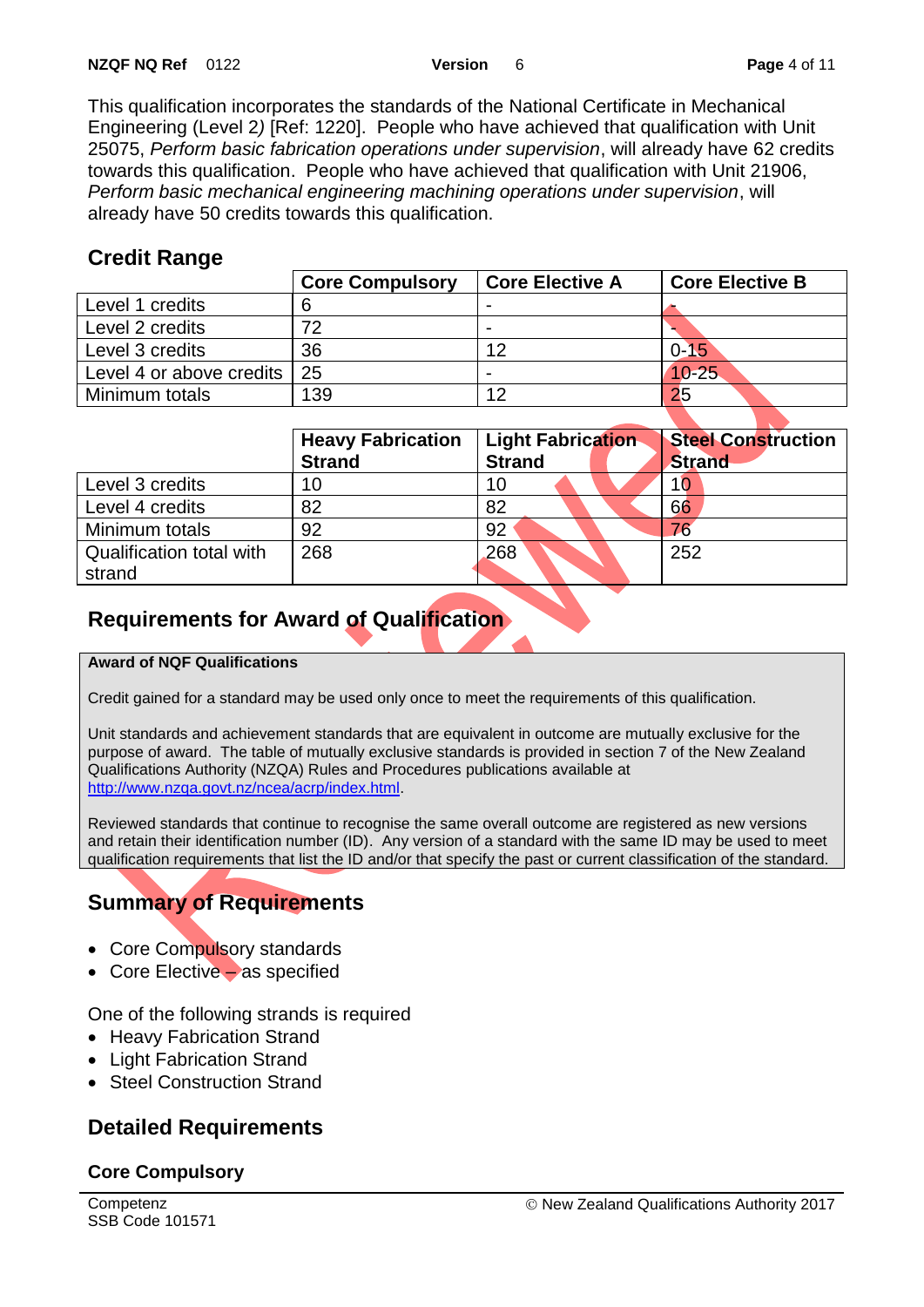The following standards are required

| Engineering and Technology > Mechanical Engineering > Engineering Core Skills |  |  |  |  |  |
|-------------------------------------------------------------------------------|--|--|--|--|--|
|-------------------------------------------------------------------------------|--|--|--|--|--|

| ID    | <b>Title</b>                                                                               | Level          | <b>Credit</b>  |
|-------|--------------------------------------------------------------------------------------------|----------------|----------------|
| 2395  | Select, use and care for, engineering hand tools                                           | $\overline{2}$ | 4              |
| 2396  | Select, use and maintain portable hand held<br>engineering power tools                     | $\overline{2}$ | $\overline{4}$ |
| 21905 | Demonstrate knowledge of trade calculations and units<br>for mechanical engineering trades | $\overline{2}$ | 4              |
| 21908 | Demonstrate knowledge of basic mechanics for<br>mechanical engineering trades              | $\overline{2}$ | $\overline{2}$ |
| 21909 | Demonstrate knowledge of fasteners used in<br>mechanical engineering                       | 2              | 1              |
| 21911 | Demonstrate knowledge of safety on engineering<br>worksites                                | $\overline{2}$ |                |
| 21912 | Apply safe working practices on an engineering<br>worksite                                 | $\overline{2}$ | $\overline{2}$ |
| 21913 | Shift loads in engineering installation, maintenance, and<br>fabrication work              | $\overline{2}$ | $\overline{2}$ |
| 22900 | Demonstrate knowledge of job costing in mechanical<br>engineering                          | 4              | $\overline{2}$ |

Engineering and Technology > Mechanical Engineering > Engineering Drawing and Design

| ID   | <b>Title</b>                                                                     | Level          | <b>Credit</b> |
|------|----------------------------------------------------------------------------------|----------------|---------------|
| 2430 | Draw and interpret engineering sketches under<br>supervision                     | っ              |               |
| 2431 | Draw and interpret engineering drawings under<br>supervision                     | っ              | 8             |
| 2432 | Construct engineering plane geometric shapes under<br>supervision                | $\overline{2}$ | 3             |
| 2433 | Create simple engineering drawings using computer<br>aided design (CAD) software | 2              | 6             |

Engineering and Technology > Mechanical Engineering > Engineering - Fabrication

| ID    | <b>Title</b>                                                           | Level          | <b>Credit</b> |
|-------|------------------------------------------------------------------------|----------------|---------------|
| 16955 | Calculate sizes, mass, volumes, and quantities for<br>fabrication      | 3              | 4             |
| 16956 | Demonstrate knowledge of force and stress in<br>fabrications           | 4              | 4             |
| 25075 | Perform basic fabrication operations under supervision                 | $\overline{2}$ | 12            |
| 25704 | Develop fabrication patterns for simple three-<br>dimensional objects  | 3              | 10            |
| 25705 | Develop fabrication patterns for complex three-<br>dimensional objects | 4              | 10            |
| 25710 | Manufacture jigs for fabrication                                       | 4              | 5             |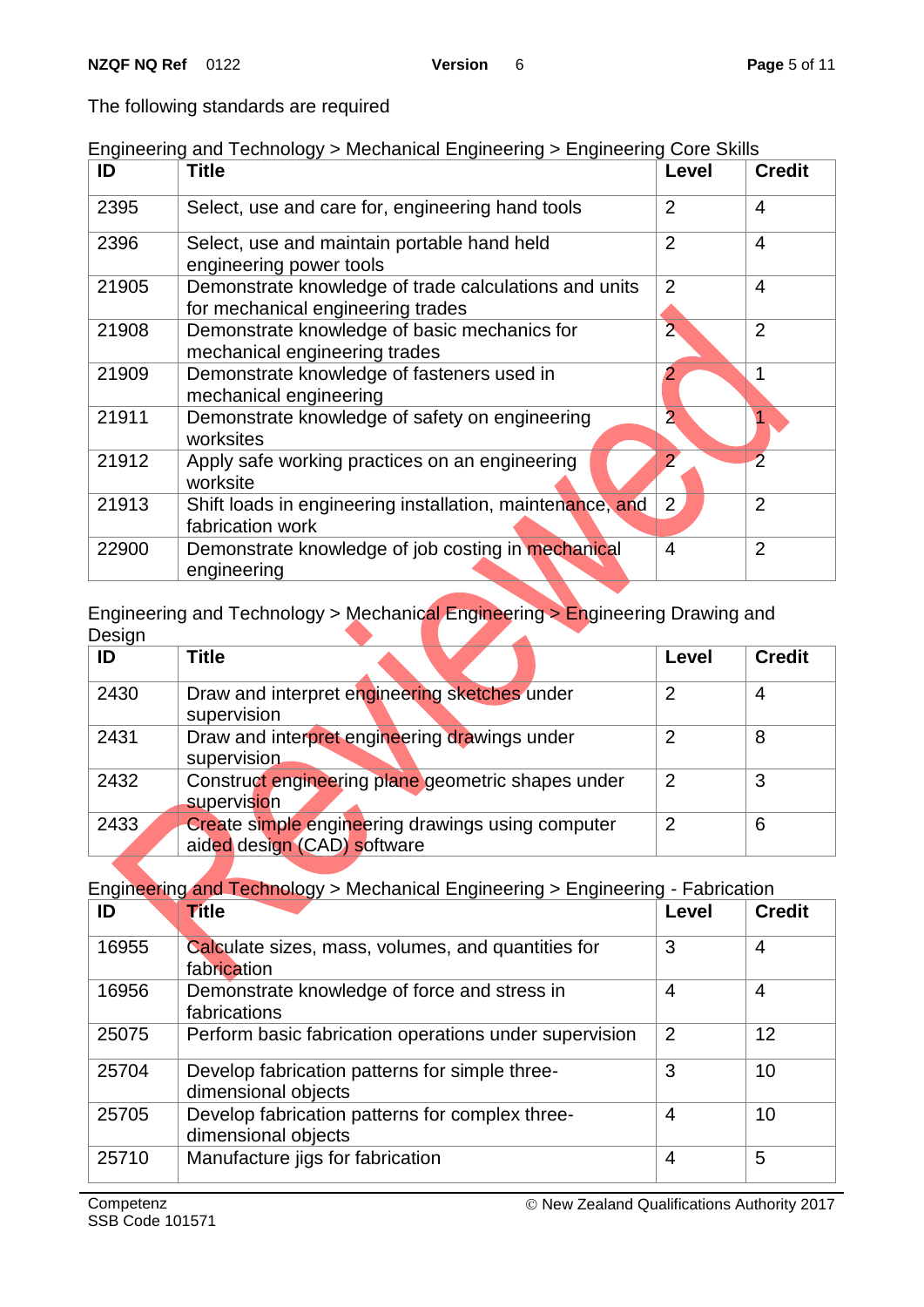| ID    | Title                                                                                       | Level | <b>Credit</b> |
|-------|---------------------------------------------------------------------------------------------|-------|---------------|
| 25711 | Demonstrate knowledge of basic CNC concepts and<br>applications in the fabrication industry |       |               |
| 25712 | Demonstrate knowledge of pressure vessels and<br>pressure piping for fabrication trades     |       |               |

Engineering and Technology > Mechanical Engineering > Engineering - Materials

|       | ™itle                                                | Level          | <b>Credit</b> |
|-------|------------------------------------------------------|----------------|---------------|
| 20799 | Demonstrate basic knowledge of engineering metals    |                |               |
| 20917 | Demonstrate basic knowledge of engineering materials | $\overline{2}$ |               |

Engineering and Technology > Mechanical Engineering > Engineering - Measurement

| ID   | Title                                                                     | Level | <b>Credit</b> |
|------|---------------------------------------------------------------------------|-------|---------------|
| 4433 | Select, use, and care for simple measuring devices<br>used in engineering |       |               |
| 4435 | Select, use, and care for engineering dimensional<br>measuring equipment  | າ     |               |
| 4436 | Select, use, and care for engineering marking-out<br>equipment            |       |               |

Engineering and Technology > Mechanical Engineering > Maintenance and Diagnostics in Mechanical Engineering

|      | Title                                               | Level | <b>Credit</b> |
|------|-----------------------------------------------------|-------|---------------|
| 2401 | Safely shut down and isolate machines and equipment |       |               |

#### Engineering and Technology > Mechanical Engineering > Mechanical Assembly

|      | Title                                            | Level | <b>Credit</b> |
|------|--------------------------------------------------|-------|---------------|
| 2387 | Assemble mechanical components under supervision |       |               |

Engineering and Technology > Mechanical Engineering > Welding

| ID    | <b>Title</b>                                                                    | Level | <b>Credit</b> |
|-------|---------------------------------------------------------------------------------|-------|---------------|
| 2683  | <b>Cut metals using manual thermal processes</b>                                | 3     | 4             |
| 21907 | Demonstrate and apply knowledge of safe welding<br>procedures under supervision | 2     | 3             |
| 22906 | Demonstrate and apply knowledge of welding low<br>carbon steel                  | 3     | 3             |
| 22907 | Demonstrate and apply knowledge of welding<br>aluminium and stainless steel     | 3     | 3             |
| 25783 | Demonstrate knowledge of metal cutting and gouging<br>processes                 | 3     | っ             |

Health > Health Studies > Core Health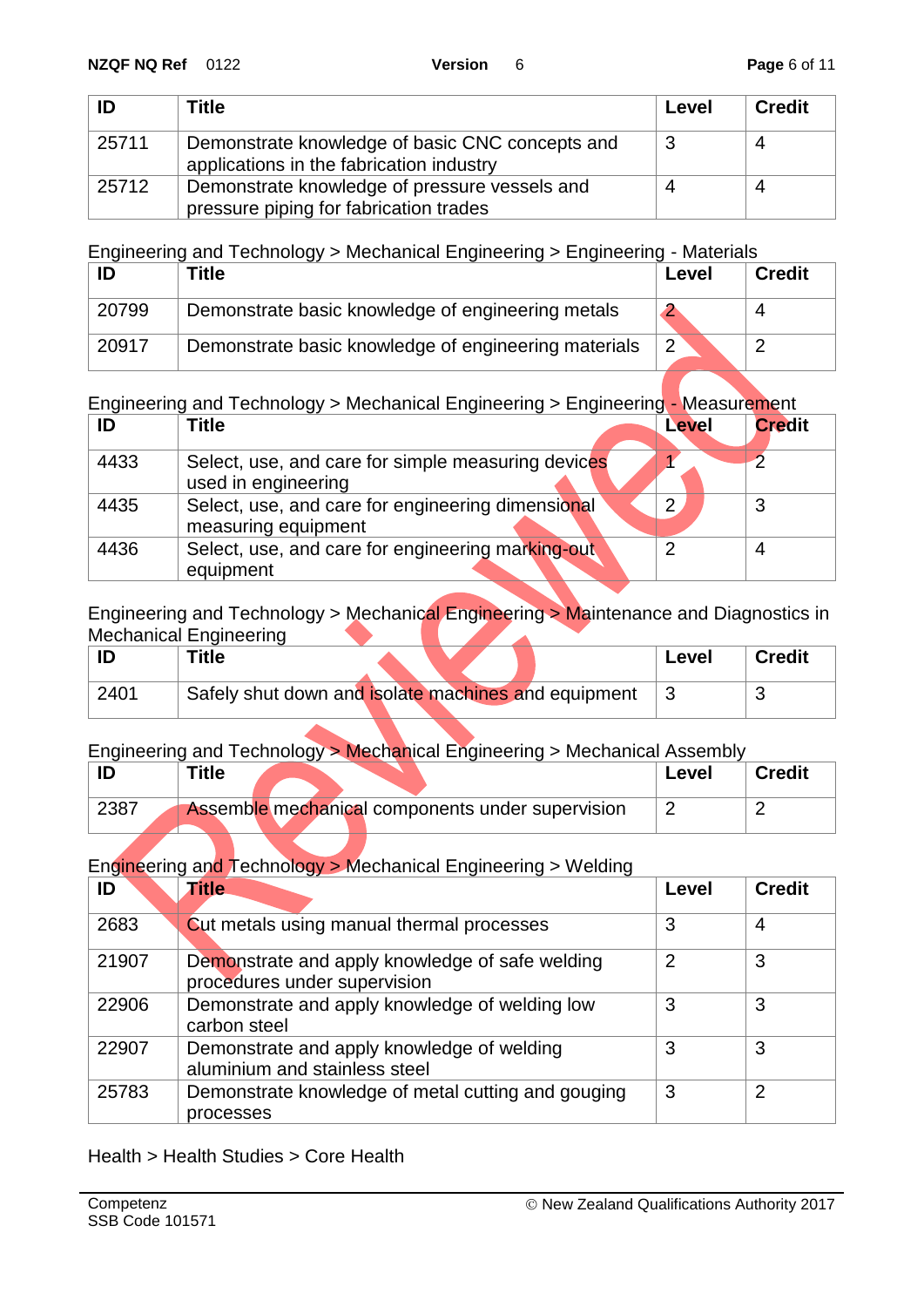| ID   | <b>Title</b>                  | Level | <b>Credit</b> |
|------|-------------------------------|-------|---------------|
| 6401 | Provide first aid             |       |               |
| 6402 | Provide resuscitation level 2 |       |               |

#### Health > Occupational Health and Safety > Occupational Health and Safety Practice

|     | ™itle                                                                | Level | <b>Credit</b> |
|-----|----------------------------------------------------------------------|-------|---------------|
| 497 | Demonstrate knowledge of workplace health and safety<br>requirements |       |               |

#### Planning and Construction > Construction Trades > Core Construction

|      | ™itle                                          | Level | <b>Credit</b> |
|------|------------------------------------------------|-------|---------------|
| 9184 | Erect non-notifiable prefabricated scaffolding | ື     |               |
|      |                                                |       |               |

### **Core Elective**

Meet the requirements of all of the following sets

- Core Elective A
- Core Elective B

### **Core Elective A**

A minimum of 12 credits at Level 3

| <b>Field</b>                  | <b>Subfield</b>               | Domain  |
|-------------------------------|-------------------------------|---------|
| Engineering and<br>Technology | <b>Mechanical Engineering</b> | Welding |

#### **Core Elective B**

A minimum of 25 credits at Level 3 or above

• Of which a minimum of 10 credits at Level 4 or above

| <b>Field</b>      | <b>Subfield</b>               | <b>Domain</b>           |
|-------------------|-------------------------------|-------------------------|
| Engineering and   | <b>Mechanical Engineering</b> | Metal Surface Finishing |
| <b>Technology</b> |                               | Welding                 |

### **Heavy Fabrication Strand**

The following standards are required

#### Engineering and Technology > Mechanical Engineering > Engineering - Fabrication

| ID    | <b>Title</b>                                  | Level | <b>Credit</b> |
|-------|-----------------------------------------------|-------|---------------|
| 25699 | Form and shape heavy fabrication materials    |       | 20            |
| 25701 | Assemble and join heavy fabrication materials |       | 20            |
| 25703 | Cut heavy fabrication materials               |       | 15            |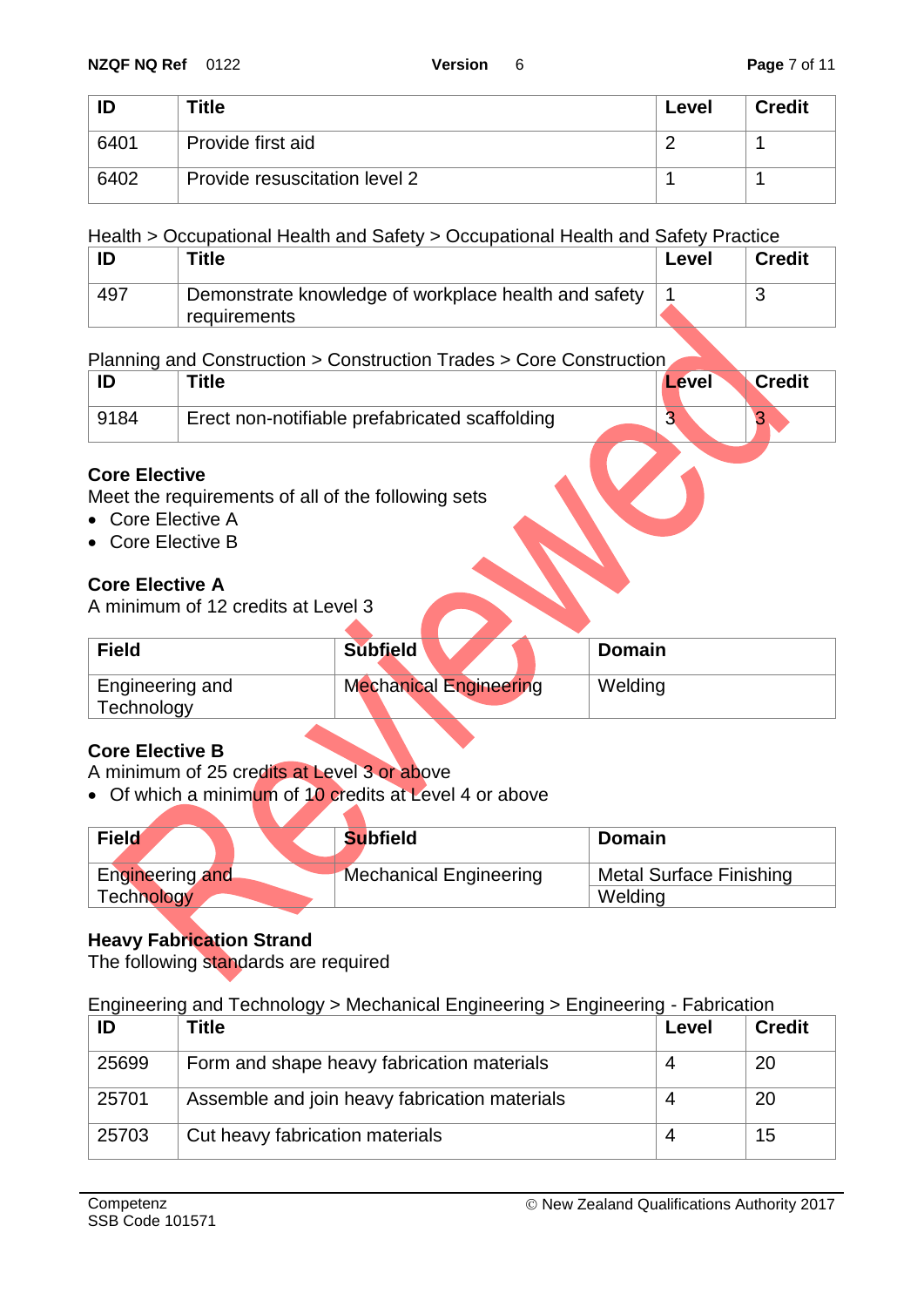| ID    | <b>Title</b>                                                                        | Level | <b>Credit</b> |
|-------|-------------------------------------------------------------------------------------|-------|---------------|
| 25707 | Demonstrate and apply knowledge of intermediate<br>heavy fabrication trade practice |       | 10            |
| 25709 | Demonstrate and apply knowledge of advanced heavy<br>fabrication trade practice     | 4     | 12            |
| 25875 | Lay out and mark off heavy fabrication shapes                                       |       | 15            |

#### **Light Fabrication Strand**

The following standards are required

#### Engineering and Technology > Mechanical Engineering > Engineering - Fabrication

| ID    | <b>Title</b>                                                                        | Level          | <b>Credit</b> |
|-------|-------------------------------------------------------------------------------------|----------------|---------------|
| 25698 | Form and shape light fabrication materials                                          | 4              | 20            |
| 25700 | Assemble and join light fabrication materials                                       | 4              | 20            |
| 25702 | Cut light fabrication materials                                                     | 4              | 15            |
| 25706 | Demonstrate and apply knowledge of intermediate light<br>fabrication trade practice | $\overline{3}$ | 10            |
| 25708 | Demonstrate and apply knowledge of advanced light<br>fabrication trade practice     | $\overline{4}$ | 12            |
| 25874 | Lay out and mark off light fabrication shapes                                       | $\overline{4}$ | 15            |

#### **Steel Construction Strand**

The following standards are required

### Engineering and Technology > Mechanical Engineering > Engineering - Fabrication

| ID    | <b>Title</b>                                                                                              | Level          | <b>Credit</b> |
|-------|-----------------------------------------------------------------------------------------------------------|----------------|---------------|
| 25701 | Assemble and join heavy fabrication materials                                                             | 4              | 20            |
| 25703 | <b>Cut heavy fabrication materials</b>                                                                    | 4              | 15            |
| 25707 | Demonstrate and apply knowledge of intermediate<br>heavy fabrication trade practice                       | 3              | 10            |
| 25709 | Demonstrate and apply knowledge of advanced heavy<br>fabrication trade practice                           | 4              | 12            |
| 25713 | Demonstrate knowledge of steel construction workshop<br>and worksite operations, procedures and processes | $\overline{4}$ | 4             |
| 25875 | Lay out and mark off heavy fabrication shapes                                                             | 4              | 15            |

## **Transition Arrangements**

#### **Version 5**

Version 5 was issued following a major review of standards and represents a significant rationalisation of the qualification structure.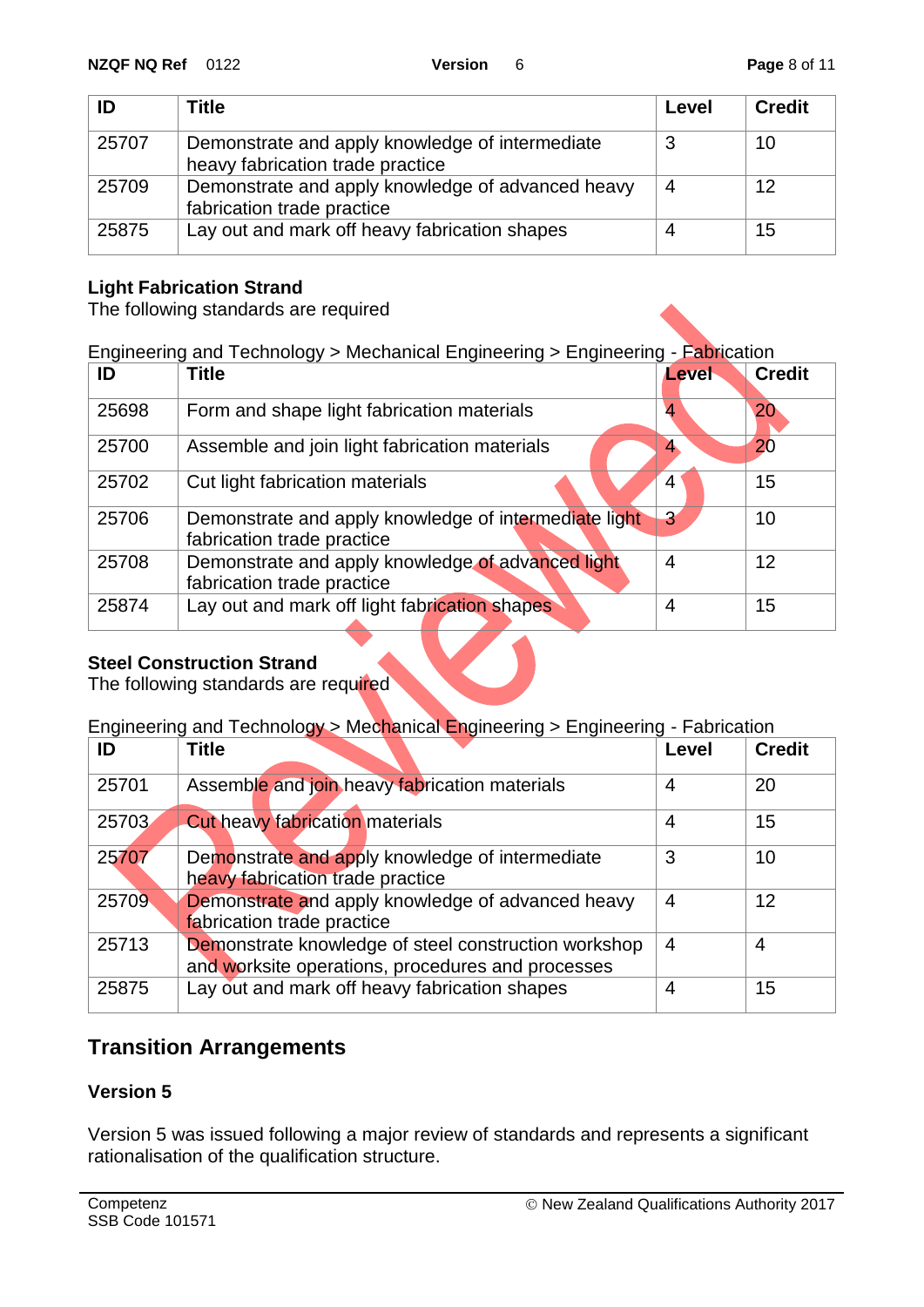Changes to structure and content

- Welding strand was removed from this qualification as it did not fulfil industry needs.
- Steel Construction strand was added to this qualification in response to industry demand.
- Title changed to National Certificate in Engineering Fabrication (Level 4) with strands in Heavy Fabrication, Light Fabrication, and Steel Construction.
- Core Elective section was replaced by the new Core Elective A and Core Elective B.
- Strand Elective sections were removed from the qualification.
- Total credits for the qualification changed from 269-285 to 252 or 268.
- The content of all sections of the qualification was changed to fulfil current industry requirements and standards were updated to reflect changes made at the last review.
- Structure and standards were changed to rationalise assessments of practical skills, and to more clearly distinguish between heavy and light fabrication strands.
- New standards on Computer Numerical Control, Cutting and Gouging, Pressure Vessels, Steel Construction and Pattern Developments were added.
- New structure enables more clearly defined off-job learning program for fabrication apprentices.

For detailed information see [Review Summaries](http://www.nzqa.govt.nz/framework/updates/summaries.do) on the NZQA website.

People working towards version 4 of this qualification may either complete the requirements for that version or transfer their result to version 5. All new apprentices will be enrolled in version 5. Apprentices who were enrolled in version 4 from June 2008 will be transferred to version 5. Apprentices who were enrolled earlier should complete version 4 prior to 31 December 2014.

This qualification contains standards that replace earlier standards. For the purposes of this qualification, people who have gained credit for the expiring standards are exempt from the requirement to gain credit for the replacement standards – see table below.

| <b>Credit for</b>       | <b>Exempt from</b> |
|-------------------------|--------------------|
| 2414                    | 4435               |
| 2414, 2416, 2417        | 25075              |
| 2415                    | 25075              |
| 2416                    | 2387, 21909        |
| 2418, 2419, 2420, 2421  | 25704, 25706       |
| 2418, 2419, 2420, 2421  | 25704, 25707       |
| 2422                    | 25874              |
| 2422, 2423, 2424, 2425  | 25705, 25708       |
| 2423                    | 25698              |
| 2423                    | 25699              |
| 2423, 2424, 2425, 18107 | 25705, 25709       |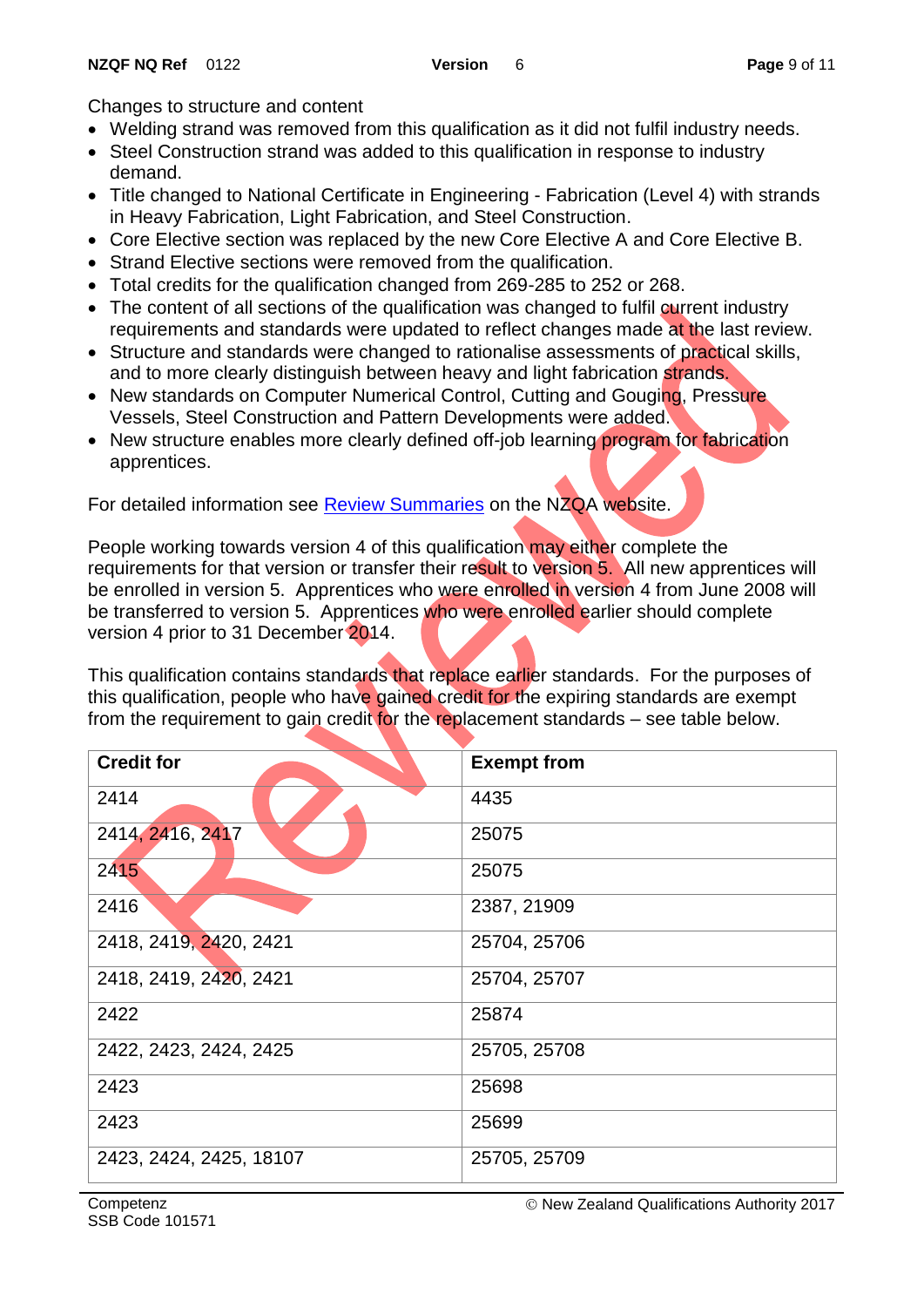| <b>Credit for</b> | <b>Exempt from</b> |  |  |
|-------------------|--------------------|--|--|
| 2424              | 25700              |  |  |
| 2424              | 25701              |  |  |
| 2425              | 25702              |  |  |
| 2425              | 25703              |  |  |
| 2670              | 21907              |  |  |
| 2672, 2682        | 22906              |  |  |
| 2824              | 21911, 21912       |  |  |
| 4432, 16954       | 21905              |  |  |
| 4795              | 20917              |  |  |
| 4796              | 20799              |  |  |
| 12299             | 21913              |  |  |
| 18106             | 25783              |  |  |
| 18107             | 25875              |  |  |

These exemptions will be available up to 31 December 2015.

Competenz will publicise these arrangements on the Competenz website [http://www.competenz.org.nz/,](http://www.competenz.org.nz/) in newsletters, and by direct contact with affected parties.

It is not intended that anyone be disadvantaged by this review, and the above arrangements have been designed for a smooth transition. However, anyone who feels they have been disadvantaged may appeal to Competenz at the address below.

### **Previous versions of the qualification**

Version 4 was issued to extend the transition arrangements and to extend the last completion date for version 2. In addition, standards with new classifications and the qualification document format had been updated.

Version 3 was issued in May 2001 after a review of standards. Standard titles, levels and credits were updated.

Version 2 was issued to include transitional credit information for trade certificates, extend the period of registration, and to update Mathematics standards.

Version 1 was issued to include transition for qualifications affected by the change from time served apprenticeships to competency based standards.

## **Other standard setting bodies whose standards are included in the qualification**